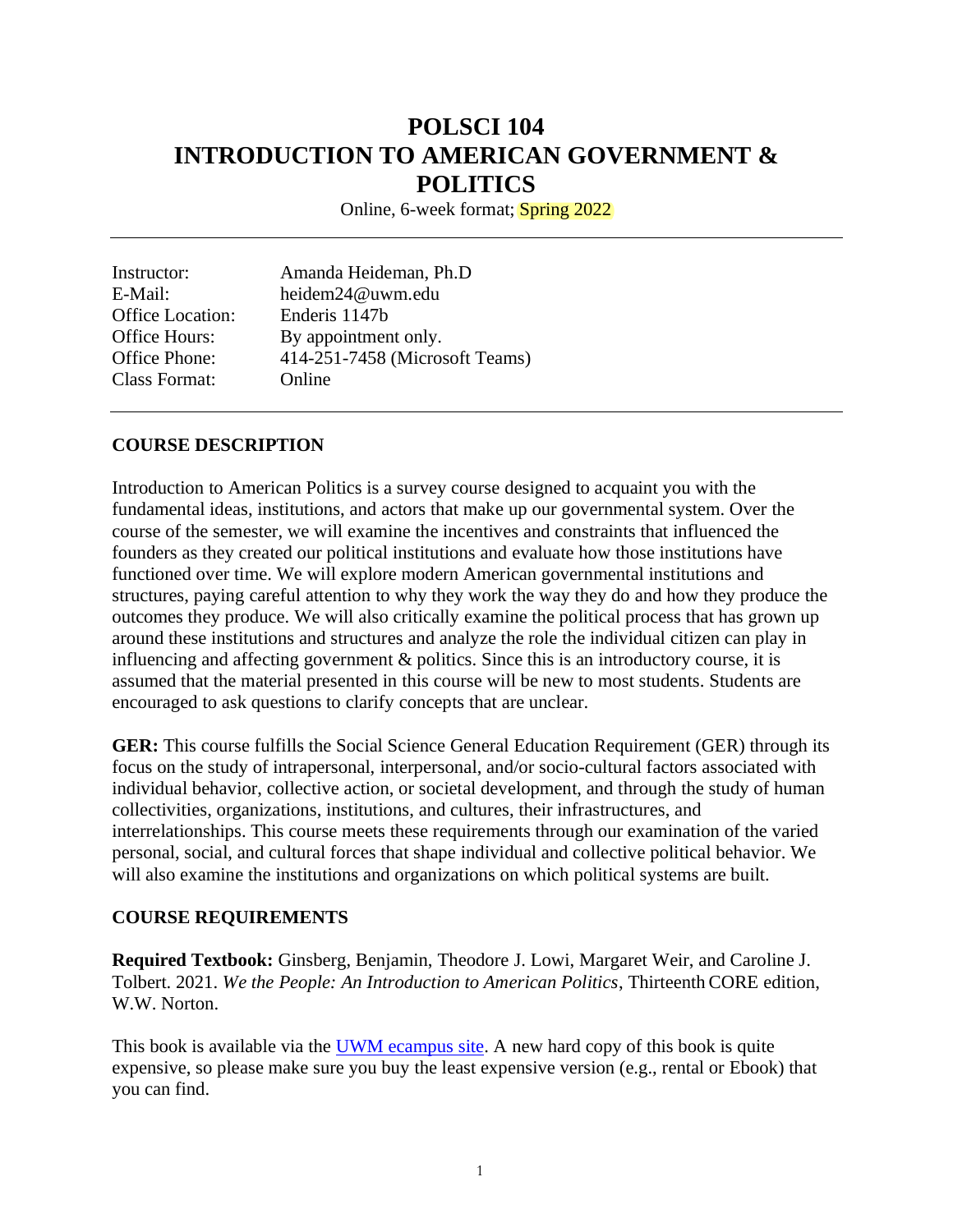**Lecture Notes:** You should also read the *lecture slides* assigned for each topic. Note: these might also take the form of lecture *notes* from time to time. These notes and/or slides are what I would be using if we were meeting for face-to-face lectures, and provide a framework for the sorts of things we would be discussing in class. Of course, the notes overlap with the book material, but there is also a fair amount of material not covered in the textbook, and it will be fair game for quizzes and exams.

**Supplemental Readings:** Further, since the world is constantly changing, I may periodically assign supplemental readings as well. These might include primary documents or relevant news articles. If any supplemental readings are required, they will be indicated on the course schedule and made available on Canvas or via links in the syllabus.

#### **GRADING & COURSE COMPONENTS**

Evaluation in this course is based on the following components:

| • Class Participation    | 5%  |
|--------------------------|-----|
| • Content Quizzes $(10)$ | 20% |
| • Exams $(3)$            | 45% |
|                          |     |

• Reaction Posts  $(3)$  30%

## **Participation (5%)**

You will be required to complete three tasks throughout the semester in order to receive participation points. Each task is the same: You must comment on the discussion posts of at least 1 other student (see additional details below). Commentary must be constructive, respectful, and should offer an additional point, pose a question, or present a counter-argument. (i.e., Simply stating that you agree with someone is insufficient). Commentaries are to be at least 3 sentences in length. Your specific response is graded on a three-point scale: commentaries that meet the requisite length and content will be awarded full credit, an attempt to participate will get half credit, and failure to contribute will get 0 credit.

# **Content Quizzes (10 x 2% = 20%)**

There will be 10 content quizzes in this class worth an overall 25%. All quizzes will be accessed on Canvas. Content quizzes are designed to ensure that you are reading the material and that your level of comprehension is as at a point where you do well on the exams. The due dates for quizzes are listed in the syllabus. The quizzes are open-note, open-book format. The time limit for quiz completion is 50 mins. Finally, there are no make up quizzes as you have plenty of notice to complete them. The quizzes are set up to be graded immediately upon completion.

#### **Reaction Posts (3 x 10% = 30%)**

There are 3 short writing assignments for this course. For each assignment, students will respond to a posted prompt in the discussion board section of Canvas. These reaction post assignments have two parts: 1. original posts and 2. commentary. Students will have a period of 2 weeks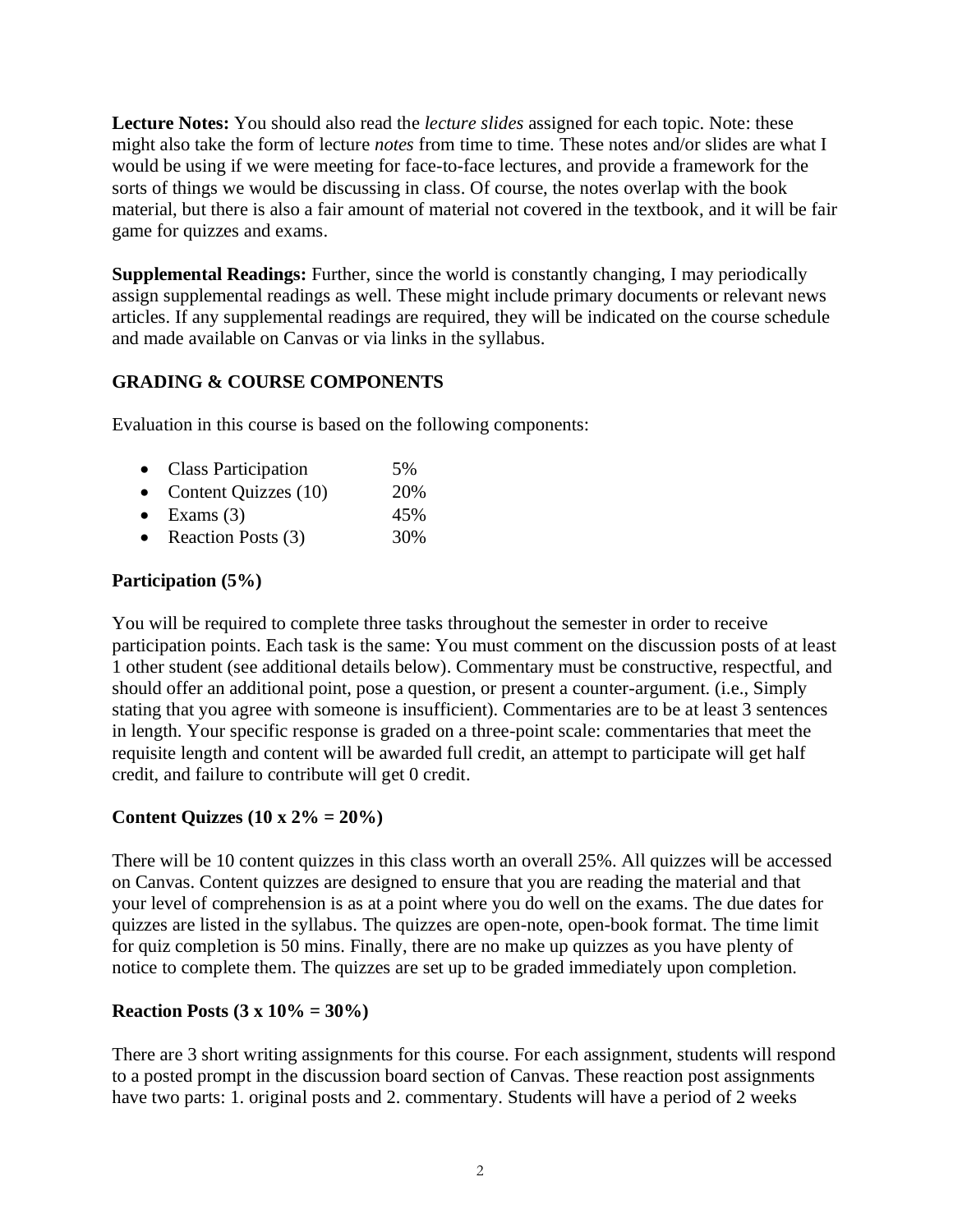during which to complete the reaction post assignment. For all reaction topics, a student must first post an original response in order to see other student responses. A rubric for grading the reaction posts is provided for you on the Canvas site.

**1. Original posts**: For each reaction assignment, there will be a posted discussion topic. Students are expected to respond to this question with an original, well-reasoned, grammatically correct response. Note that your post must correctly cite relevant sources (i.e. the assigned readings). You will need in-text citations only. The correct format for citing is "....blah blah (Last name of author - space - date of publication - comma- page number)." The page number need only be included if you are using a quote. Of course, you are welcome to include outside material as well, but you will need to include full citations for reference. Original reaction posts are to be a minimum of 15 complete sentences (about 3 paragraphs). Posts must be written in essay/paragraph format; unless otherwise specified, bullet points, numbered responses, and/or incomplete sentences are not acceptable.

**2. Commentary**: Each student is expected to comment on the discussion posts of at least 1 other student. Commentary must be constructive, respectful, and should offer an additional point, pose a question, or present a counter-argument. (i.e., Simply stating that you agree with someone is insufficient). Commentaries are to be at least 3 sentences in length. This will count as your participation grade in the course.

#### **Exams (3 X 15% = 45%)**

There will be three exams during the semester, listed in the course schedule. Each exam is worth 15% of your overall grade. The exam will consist of 30 multiple choice questions worth 2 points each. While these exams will be open book, they are timed, so you will need to use your time wisely. The exam time is limited to 90 minutes. All required material covered in the class will be 'fair game' for the exams, not just the material from the textbook. If you cannot take the exam within the allotted time span, you must notify the Instructor of your extenuating circumstances at least 2 weeks before the testing period begins. In such a case, you must be able to provide the requisite University-approved documentation. No make-up exams will be offered. Students may only take an exam once. YOU ARE RESPONSIBLE FOR MAKING SURE YOU HAVE A SECURE INTERNET CONNECTION. Technical problems during the exam do not entitle any student to a make-up exam. You have one opportunity to submit your test; whatever is submitted (if it is submitted early or not at all) is what will be graded.

**Extra Credit:** Absolutely no extra credit assignments will be offered this semester. However, the instructor reserves the right to curve exams and other grades depending on overall class performance.

Late Work: Late work is not accepted. All of the assignment due dates, criteria for completion, and full explanation are provided well ahead of time. In addition, all of the assignments can be turned in electronically on Canvas without physically being in class. Therefore, there is no excuse for late work. As stated above, makeup exams will not be allowed except for extreme circumstances.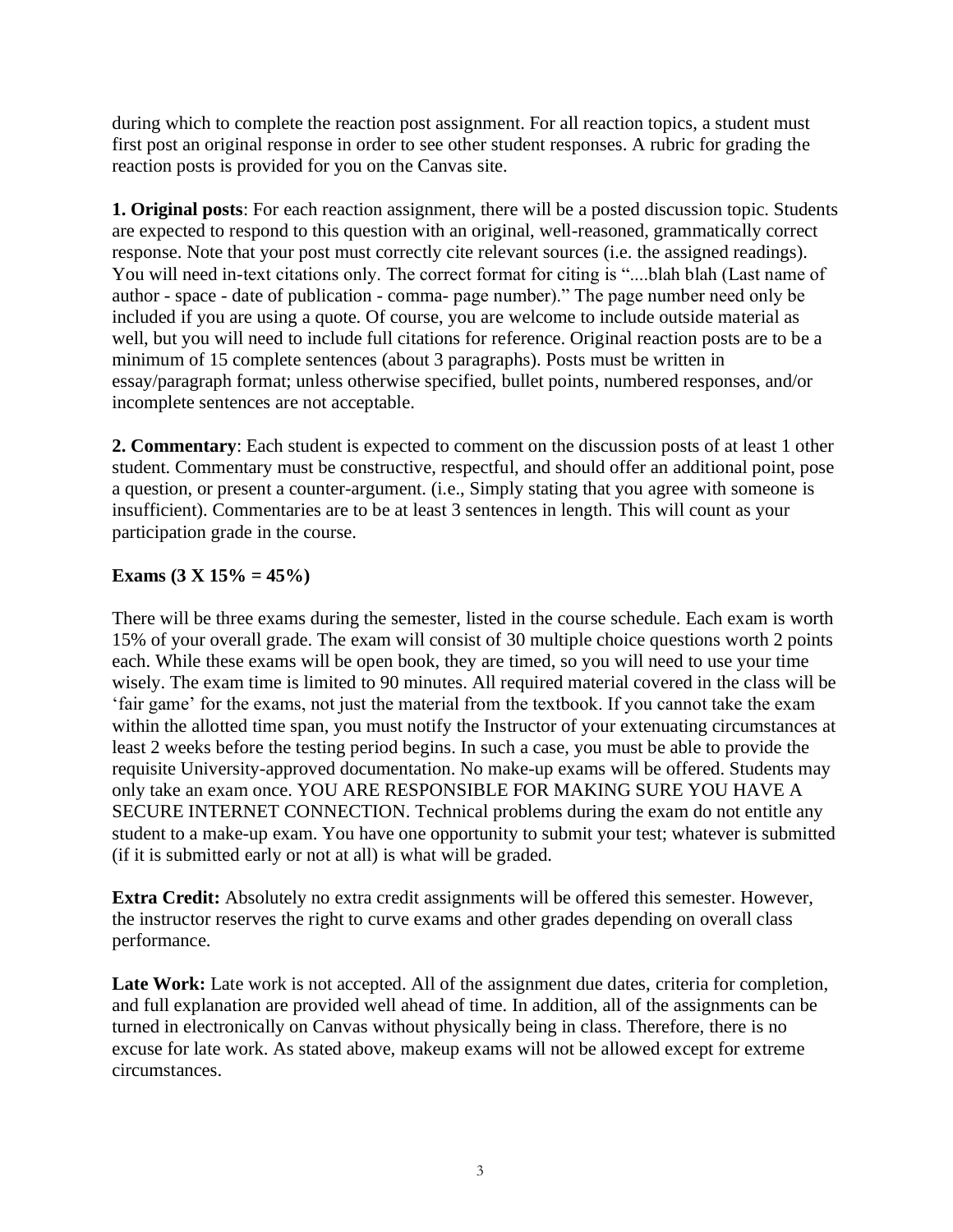Final grades in this course are computed on the following basis: $<sup>1</sup>$ </sup>

- A:  $92-100\%$
- $A-$ : 90-91%
- B+:  $88-89\%$
- B: 82-87%
- B-:  $80-81\%$
- $C+$ : 78-79%
- $C: 72-77\%$
- C-:  $70-71\%$
- $D^{+}$ : 68-69%
- D:  $62-67\%$
- $D-$ : 60-61%
- F:  $<60\%$

NOTE: In cases in which a student is on the borderline between grades (e.g., 91.5), I will always round up to the higher grade, provided that you have engaged in regular and active participation in class. If you have any questions about grading policy in general, or any questions about any particular grade you received, please reach out to me via email. I will be more than happy to discuss your grade with you and find ways in which your work can be improved and your grade raised.

**Drop Deadline:** The last day to drop this course is **March 27**. You should have plenty of information about your grade by that point, so I encourage you to make a well-informed decision that benefits you in the long run.

# **ONLINE INSTRUCTION**

Since the class is conducted online, there is a great deal of leeway built into the completion of required coursework. However, it is up to you to pay attention to due dates and requirements. Most importantly, you must have stable internet access for this class. I will not at any point in the semester hear complaints regarding late assignments due to not having internet access. The level of technological knowledge for participating in this class is minimal. If you need technical support, you can contact the UW-Milwaukee help desk with inquiries regarding Canvas problems.

In order to access any content on Canvas, you must complete a quiz dealing with the content of this syllabus. The quiz can be attempted an unlimited number of times, cannot hurt your grade, and must be completed with a 100%. The point of the quiz is to ensure that you understand the guidelines and requirements for the class so that there is no possibility for complaints later. In addition, your completion of the syllabus quiz is a contract that both of us agree to the guidelines set forth in this class.

<sup>&</sup>lt;sup>1</sup> Students submit to the Academic Integrity rules of the University Student Code of Conduct.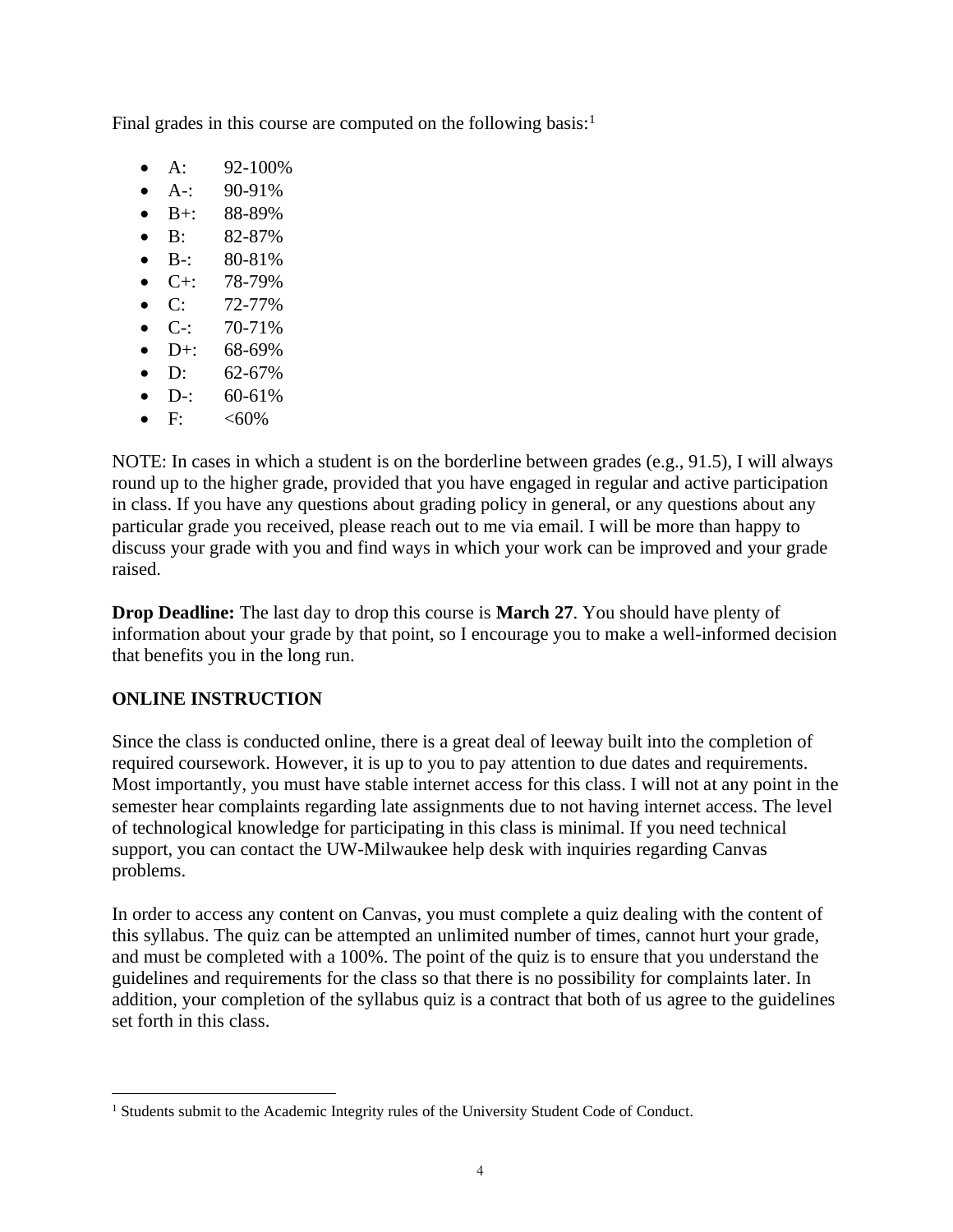A note about conduct: Since the class is conducted online and not face-to-face, some degree of anonymity occurs. On rare occasions, this anonymity is accompanied by a lack of formality or professional conduct. Please take note to not be disrespectful to other students. I also expect that emails to me will be accompanied by a professional header, consist of a professional tone, and include formal writing (as though it were a business email). If the emails are not drafted in this manner, I will simply not respond to them. If they are written in a professional manner, you can expect a response in two business days or less.

# **SPECIAL ACCOMODATIONS**

It is the University's policy to provide, on a flexible and individual basis, reasonable accommodations to students who have documented disabilities that may affect their ability to participate in course activities or to meet course requirements. Students with disabilities are encouraged to contact Disability Services for a letter of verification to provide to their instructors. If you are working through Disability Services and require specific course delivery options, please contact me as soon as possible so we can work to make these adjustments. Similarly, if you have an upcoming event or emergency circumstances that will impact your performance in the course, let me know as soon as possible. Once a due date has passed, options become limited, and unless it is a true catastrophic emergency, you will not be able to make up missed work!

## **ACADEMIC INTEGRITY**

Students are responsible for the honest completion and representation of their work, for the appropriate citation of sources, and for respect of others' academic endeavors. Students who violate these standards must be confronted and must accept the consequences of their actions. The disciplinary procedures can be found on the Student Academic Misconduct/Academic Discipline Procedure website.

#### **CLASS SCHEDULE**

The course will be broken into three parts. For each part, there are a set of readings, quizzes, and assignments that you must complete, along with one exam. This schedule is just a suggestion; You are welcome to work ahead. However, I have set three key deadlines in order to keep you on track. Part I, which encompasses material from chapters 1-5, will be due March 13. Part II, which includes material from chapters 12, 13, & 15, will be due March 27. Part III, which includes material from chapters  $6-11$ , is due on April  $9<sup>th</sup>$  (at the end of our shortened 6 week course).

| Course begins Monday, February 28 <sup>th</sup> .<br><b>DUE ASAP:</b>  |             |                      |                  |                    |  |  |  |
|------------------------------------------------------------------------|-------------|----------------------|------------------|--------------------|--|--|--|
| • Complete Syllabus Quiz (required in order to access course content!) |             |                      |                  |                    |  |  |  |
| Part I: Origins & Foundations of American Government                   |             |                      |                  |                    |  |  |  |
|                                                                        | <b>DATE</b> | <b>TOPICS</b>        | <b>READINGS</b>  | <b>ASSIGNMENTS</b> |  |  |  |
| WEEK $1$                                                               | $2/28-3/4$  | • American Political | • Ginsberg Ch. 1 |                    |  |  |  |
|                                                                        |             | Culture              |                  |                    |  |  |  |